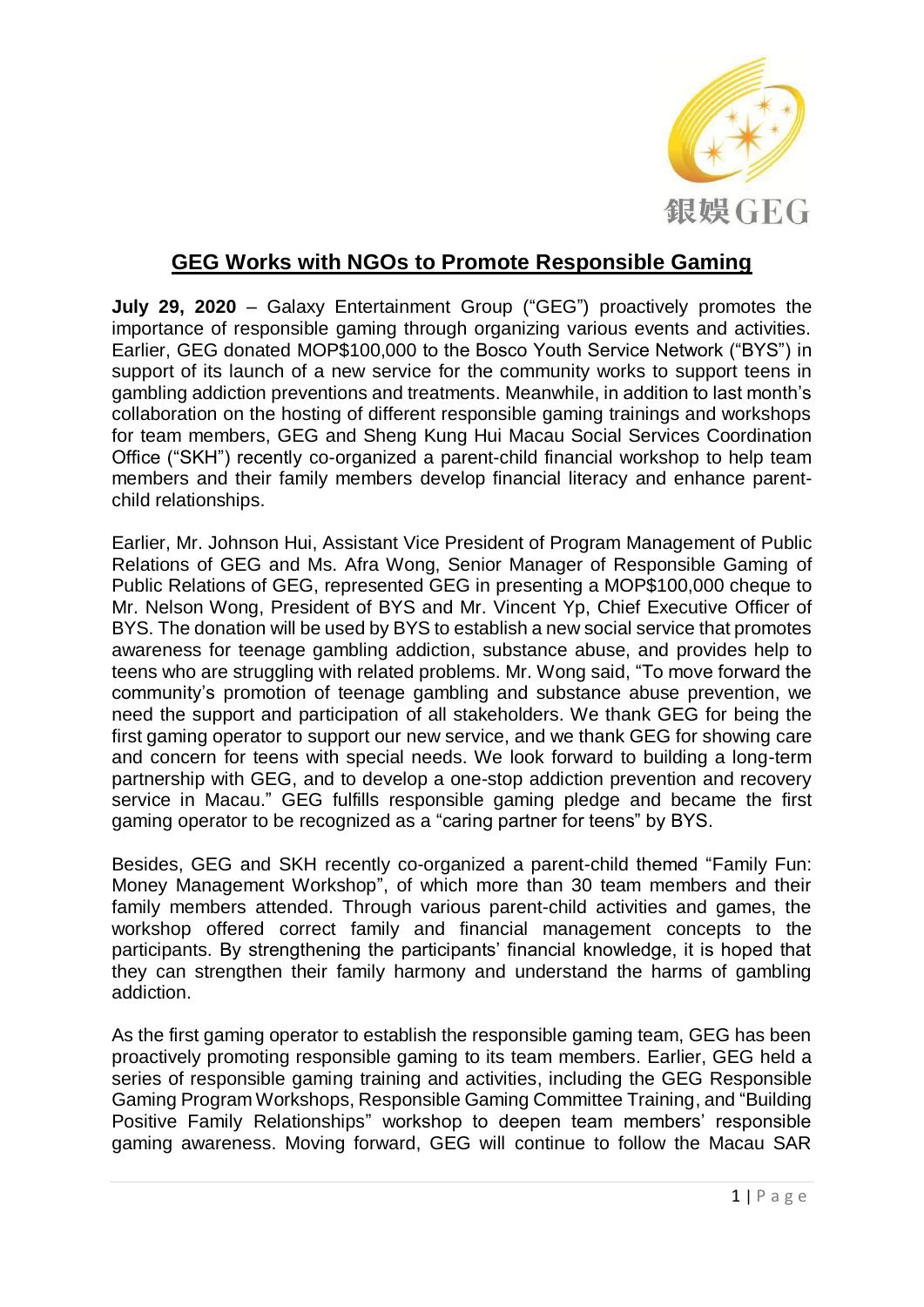

Government's policies and strategies on responsible gaming, and fulfill its commitment to promote responsible gaming to different stakeholders.

**- End -**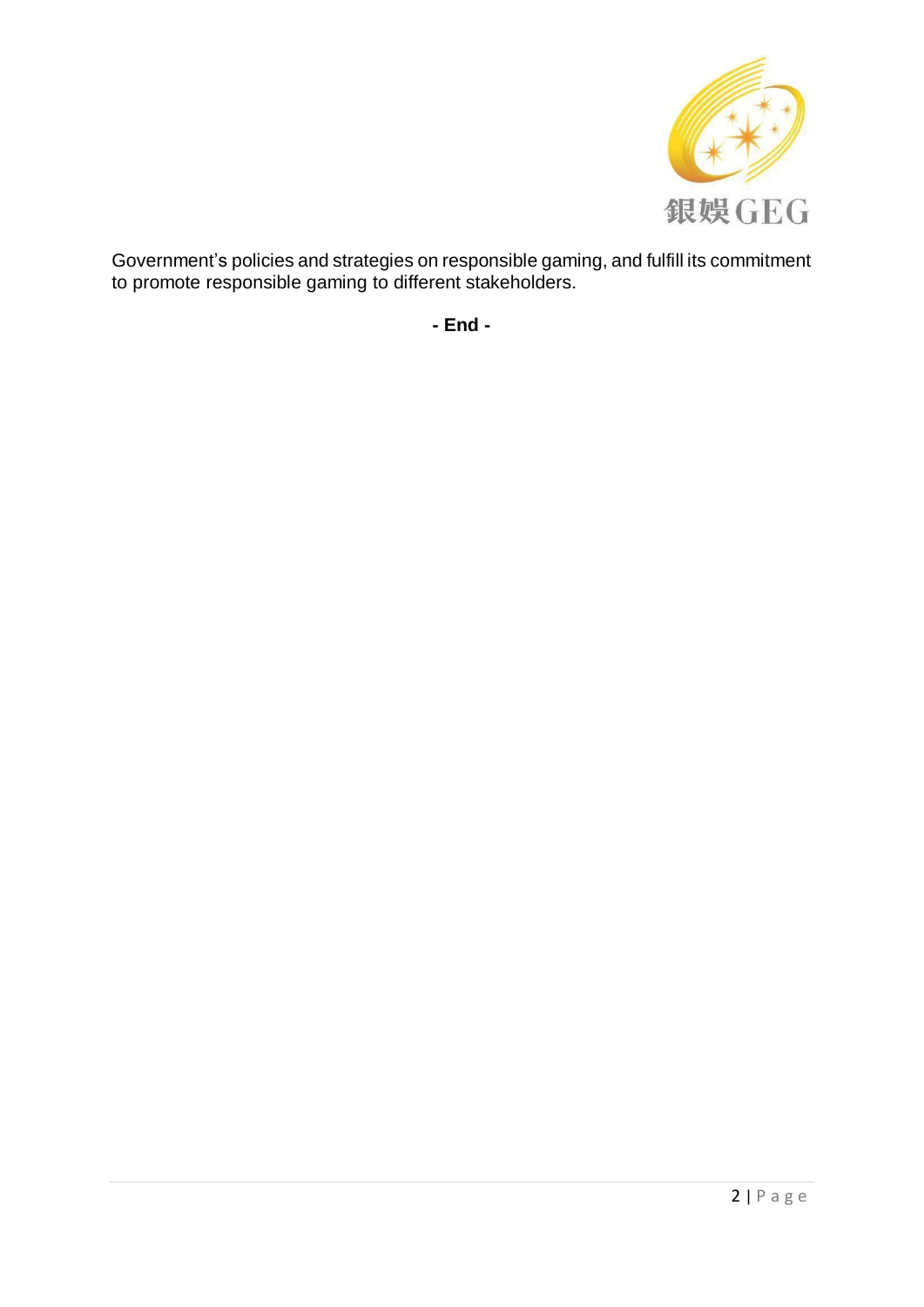

## **Photo Captions:**



P001: Mr. Johnson Hui, Assistant Vice President of Program Management of Public Relations of GEG and Ms. Afra Wong, Senior Manager of Responsible Gaming of Public Relations of GEG, represented GEG in presenting a MOP\$100,000 cheque to Mr. Nelson Wong, President of BYS and Mr. Vincent Yp, Chief Executive Officer of BYS.